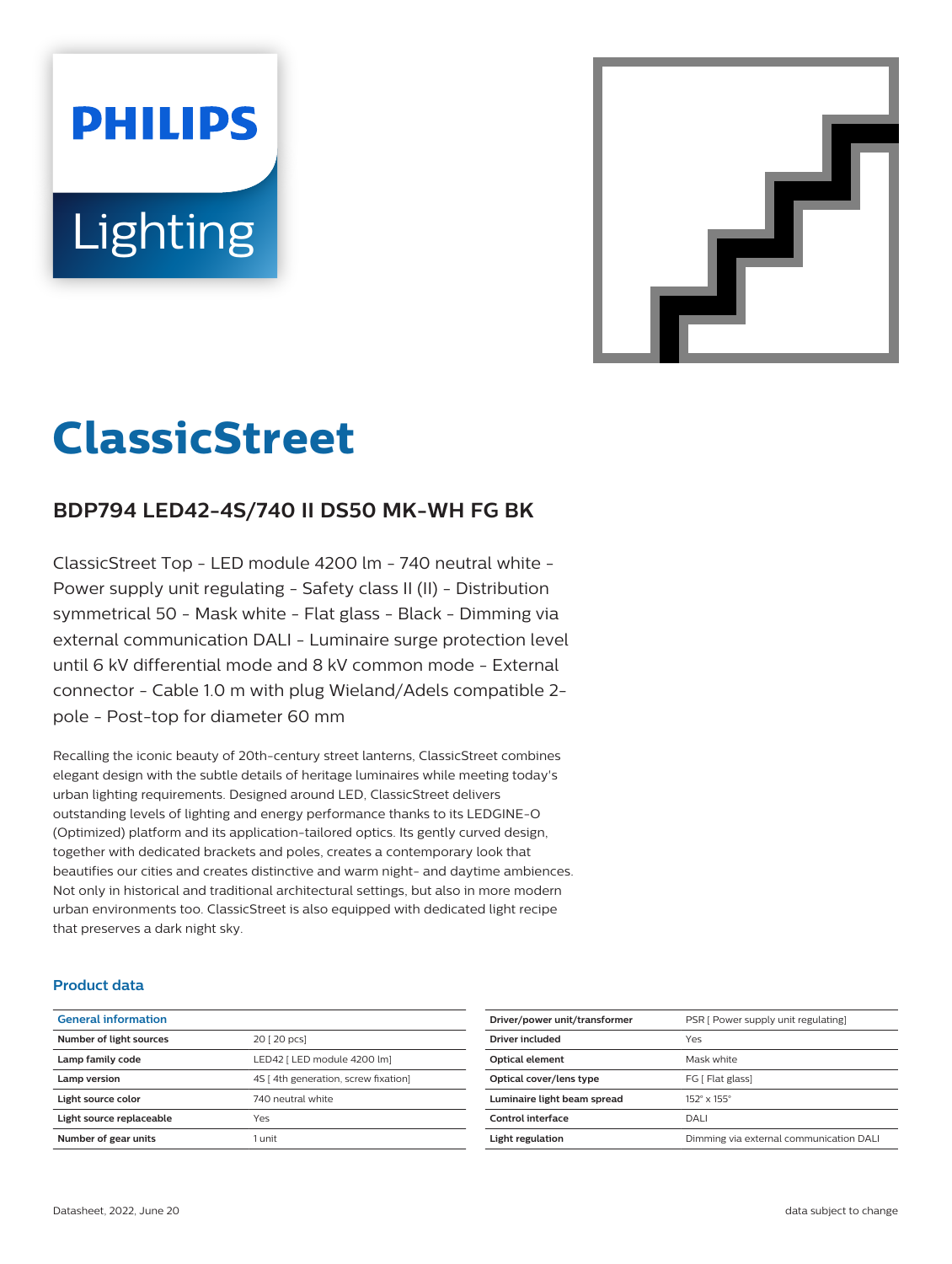### **ClassicStreet**

| Connection                                | CE [ External connector]                        |
|-------------------------------------------|-------------------------------------------------|
| Cable                                     | Cable 1.0 m with plug Wieland/Adels             |
|                                           | compatible 2-pole                               |
| <b>Protection class IEC</b>               | Safety class II (II)                            |
| <b>Flammability mark</b>                  | $NO[-]$                                         |
| <b>CE mark</b>                            | CE mark                                         |
| <b>ENEC mark</b>                          | <b>ENEC</b> mark                                |
| <b>Warranty period</b>                    | 5 years                                         |
| Optic type outdoor                        | Distribution symmetrical 50                     |
| Remarks                                   | *-Per Lighting Europe guidance paper            |
|                                           | "Evaluating performance of LED based            |
|                                           | luminaires - January 2018": statistically there |
|                                           | is no relevant difference in lumen              |
|                                           | maintenance between B50 and for example         |
|                                           | B10. Therefore, the median useful life (B50)    |
|                                           | value also represents the B10 value. * At       |
|                                           | extreme ambient temperatures the luminaire      |
|                                           | might automatically dim down to protect         |
|                                           | components                                      |
| Constant light output                     | No                                              |
| Number of products on MCB of 16 A type 26 |                                                 |
| в                                         |                                                 |
| Photobiological risk                      | Photobiological risk group 1 @ 200mm to         |
|                                           | EN62471                                         |
| Photobiological risk specification        | 4 m                                             |
| <b>EU RoHS compliant</b>                  | Yes                                             |
| Light source engine type                  | LED                                             |
| Serviceability class                      | Class B, luminaire is equipped with some        |
|                                           | serviceable parts (when applicable): driver,    |
|                                           | control units, surge protection device, front   |
|                                           | cover and mechanical parts                      |
| Product family code                       | BDP794 [ ClassicStreet Top]                     |
|                                           |                                                 |
| <b>Light technical</b>                    |                                                 |
| Upward light output ratio                 | 0.03                                            |
| Standard tilt angle posttop               |                                                 |
| Standard tilt angle side entry            |                                                 |
|                                           |                                                 |
| <b>Operating and electrical</b>           |                                                 |
| <b>Input Voltage</b>                      | 220-240 V                                       |
| <b>Input Frequency</b>                    | 50 to 60 Hz                                     |
| Inrush current                            | 21 A                                            |
| Inrush time                               | 0.225 ms                                        |
| <b>Power Factor (Min)</b>                 | 0.97                                            |
|                                           |                                                 |
| <b>Controls and dimming</b>               |                                                 |
| Dimmable                                  | Yes                                             |
|                                           |                                                 |
| <b>Mechanical and housing</b>             |                                                 |
| <b>Housing Material</b>                   | Aluminum                                        |
| <b>Reflector material</b>                 |                                                 |
|                                           | Polymethyl methacrylate                         |
| Optic material                            |                                                 |

| Optical cover/lens material                   | Glass                                         |
|-----------------------------------------------|-----------------------------------------------|
| <b>Fixation material</b>                      | Aluminum                                      |
| <b>Mounting device</b>                        | 60P [ Post-top for diameter 60 mm]            |
| Optical cover/lens shape                      | Flat                                          |
| Optical cover/lens finish                     | Clear                                         |
| <b>Overall length</b>                         | 428 mm                                        |
| <b>Overall width</b>                          | 428 mm                                        |
| <b>Overall height</b>                         | 586 mm                                        |
| Effective projected area                      | $0.15 \text{ m}^2$                            |
| Color                                         | Black                                         |
| Dimensions (Height x Width x Depth)           | 586 x 428 x 428 mm (23.1 x 16.9 x 16.9 in)    |
|                                               |                                               |
| <b>Approval and application</b>               |                                               |
| Ingress protection code                       | IP66 [ Dust penetration-protected, jet-proof] |
| Mech. impact protection code                  | IK09 [ 10 J]                                  |
| <b>Surge Protection (Common/Differential)</b> | Luminaire surge protection level until 6 kV   |
|                                               | differential mode and 8 kV common mode        |
| <b>Sustainability rating</b>                  |                                               |
|                                               |                                               |
| Initial performance (IEC compliant)           |                                               |
| Initial luminous flux (system flux)           | 2898 lm                                       |
| Luminous flux tolerance                       | $+/-7%$                                       |
| Initial LED luminaire efficacy                | 111 lm/W                                      |
| Init. Corr. Color Temperature                 | 4000 K                                        |
| Init. Color Rendering Index                   | 70                                            |
| Initial chromaticity                          | (0.380, 0.380) SDCM <5<br>26 W                |
| Initial input power                           |                                               |
| Power consumption tolerance                   | $+/-10%$                                      |
| Init. Color Rendering Index Tolerance         | $+/-2$                                        |
| Over time performance (IEC compliant)         |                                               |
| Control gear failure rate at median           | 10%                                           |
| useful life 100000 h                          |                                               |
| Lumen maintenance at median useful            | L97                                           |
| life* 100000 h                                |                                               |
|                                               |                                               |
| <b>Application conditions</b>                 |                                               |
| Ambient temperature range                     | $-40$ to $+50$ °C                             |
| Performance ambient temperature Tq            | 25 °C                                         |
| Maximum dim level                             | 10%                                           |
|                                               |                                               |
| <b>Product data</b>                           |                                               |
| Full product code                             | 871869911682800                               |
| Order product name                            | BDP794 LED42-4S/740 II DS50 MK-WH FG          |
|                                               | ΒK                                            |
| EAN/UPC - Product                             | 8718699116828                                 |
| Order code                                    | 11682800                                      |

**Order code** 11682800 **Numerator - Quantity Per Pack** 1 **Numerator - Packs per outer box** 1 **Material Nr. (12NC)** 912300023852 **Net Weight (Piece)** 10.000 kg